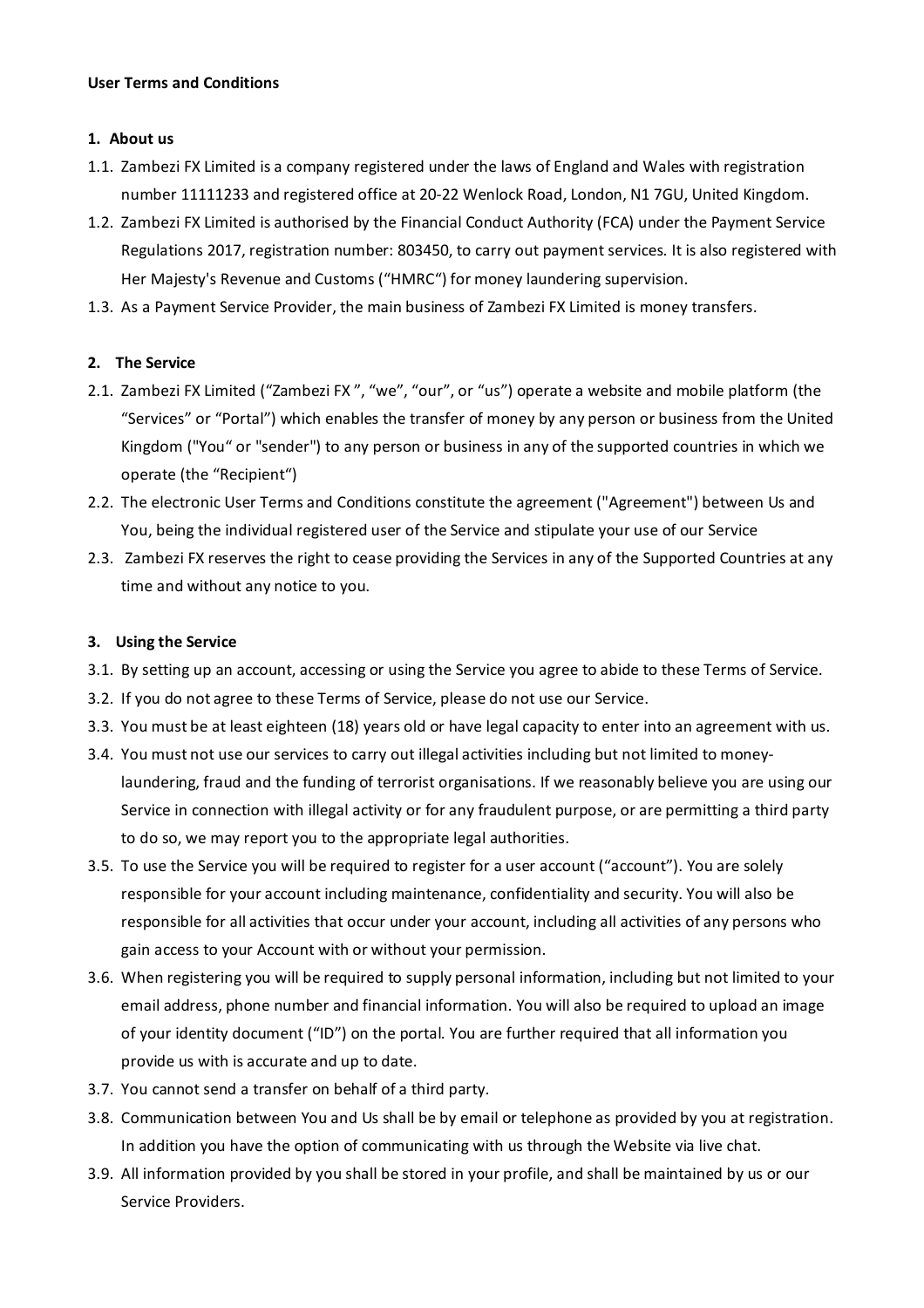- 3.10. If any problems occur with using the portal, you should contact us without delay through the channels listed at the end of these Terms and Conditions.
- 3.11. We may amend these Terms and Conditions from time to time. If we make any material change, we will notify you using the email address on our records that you supplied to us, or by placing a notice on our website.

## 4. Processing you transaction, Fees and Currency Conversions

- 4.1. To process a money transfer to a recipient, you will need to provide payment instructions through the service. This will include, but is not limited to; the recipient's full name, address, bank account number, reference (where applicable) and the amount you wish to send. You are responsible to ensure that the transaction details are accurate before submission.
- 4.2. Before you confirm a transaction, we will provide you with the amount we will charge to process the transaction (the "Fee") and the foreign exchange conversion rate that will be applied to your transaction where applicable.
- 4.3. You will need to pay us the fee charged to you, to complete a transfer as stated on the portal form. We will not charge you any other fee for the transfer. For each transfer you initiate, you authorise us (or any one authorised by us) to take payment from your credit/debit card or bank account ("Payment method") for the transfer amount, plus our fee.
- 4.4. If there are insufficient funds in your payment method, your financial institution may charge you a fee and interest.
- 4.5. You are responsible for any costs and losses we incur if we make a transfer and we are unable to collect payment, or that payment is later reversed by your card provider or bank.
- 4.6. There are limits on the amount you are able to send. We will, as necessary, tell you what they are.
- 4.7. We may refuse to send the money or allow collection, if we reasonably believe that by doing so we:
	- 4.7.1. might break any law, regulation, code or other duty that applies to us,
	- 4.7.2. may expose us to action from any government or regulator, or
	- 4.7.3. may be linked with fraudulent or illegal activity.

# 5. Cancellation and Refund of Transfer

- 5.1. In the event that we make a payment that is not in accordance with your instructions we will promptly refund you that payment in full.
- 5.2. If you ask us to send money to an account and the transfer was never received, you have the right to cancel your instruction within 14 calendar days. If you wish to cancel a transfer, you can contact us by email and request a refund of the transfer amount. However if we can show that the transfer was collected by the Recipient or that there was an error in the Recipient's account details that you provided to us, we reserve the right to charge a cancellation fee.
- 5.3. If you ask us to pay someone who turns out to have defrauded you or who fails to meet their obligations to you, we will not be liable as a result.

### 6. Your responsibility

- 6.1. You agree that if you use our services you will be taken to have agreed to these Terms and conditions. If you do not agree to these Terms and conditions, you should not use our services.
- 6.2. You shall be responsible to provide correct and accurate information at all times.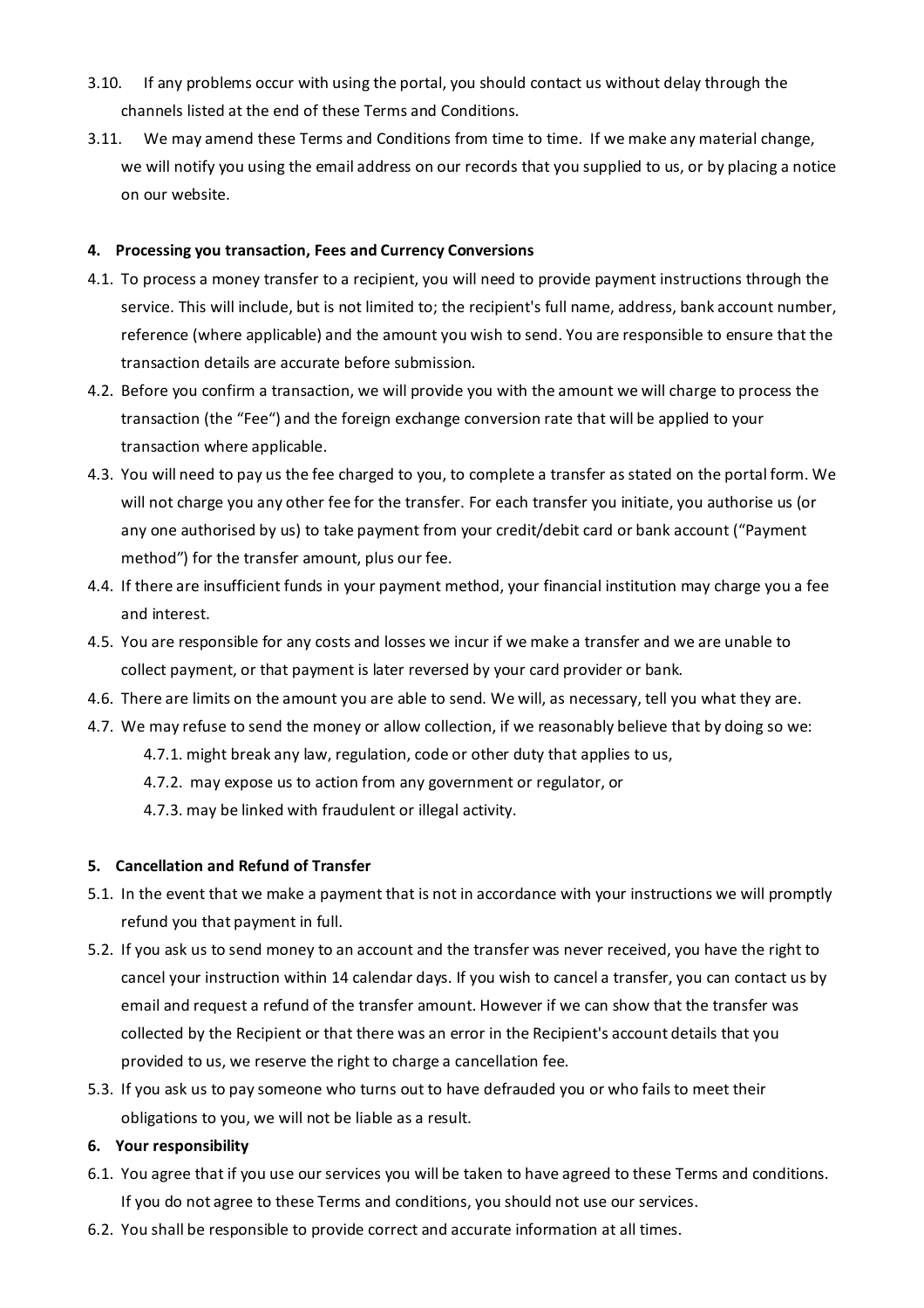- 6.3. You shall be responsible to ensure you do not create more than one Account.
- 6.4. You shall be responsible to ensure you do not permit another person to use your account.
- 6.5. You shall be responsible to use our Service for lawful purposes only.
- 6.6. You shall be responsible to send money to only legitimate persons known to you.
- 6.7. You shall be responsible to immediately notify us if there are any discrepancies in the transaction.
- 6.8. You shall be responsible to ensure you do not misuse the service by modifying, intercepting, disrupting, circumventing or any other act which would harm our service or any user of our service.
- 6.9. Failure to comply with your responsibility of use constitutes a serious breach of these Terms and Conditions and may result in our taking all or any of the following actions (with or without notice):
	- 6.9.1.Immediate, temporary or permanent withdrawal of your right to use our Service.
	- 6.9.2.Legal action against you including proceedings for reimbursements of all costs (including, but not limited to, reasonable administrative and legal costs) resulting from the breach.
- 6.10. The actions we may take are not limited to those described above, and we may take any other action we reasonably deem appropriate.

#### 7. Our responsibility to you

- 7.1. We take extra care to provide the service using reasonable care and diligence.
- 7.2. We take reasonable endeavours to make the service available; however, due to the nature of the internet and technology we use for the service, we are unable to give any commitment that your use of the Service will be uninterrupted, without delays or error-free.
- 7.3. We will notify you of planned maintenance by giving at least 5 working days' notice which will be given by the placing of a notice on the portal or by email.
- 7.4. We will notify you of unscheduled maintenance during normal business hours (UK time) or otherwise, for which we will use reasonable endeavours to give you advance notice by the placing of a notice on the portal or by email.
- 7.5. We will use reasonable endeavours to provide a level of support that is appropriate to the nature of any issues requiring support during normal business hours (UK time). Please email customerservice@zambezifx.com if you have any support queries.
- 7.6. In every case, we will never be responsible for any loss or damage that is not reasonably foreseeable, including , industrial action, problems with another system or network, mechanical breakdown, dataprocessing failures, indirect losses, consequential losses, business profits, opportunity loss or any other amounts howsoever arising.
- 7.7. In the event we are liable to you under this Agreement Our liability to will never be more than the total amount of Service Fees you have paid to us.
- 7.8. A person who is not a party to this Agreement shall not have any rights or otherwise to enforce this Agreement.
- 7.9. Nothing in this Agreement excludes or limits our liability to the extent that we act fraudulently, recklessly or otherwise as we are required by our regulators.
- 7.10. Our Service and any information displayed on our website or mobile application does not constitute investment or financial advice, and nothing relating to the provision of the information herein shall be construed as creating a fiduciary, financial or other advisory relationship between Zambezi FX and you or any other third party. We do not accept any liability for any loss or damage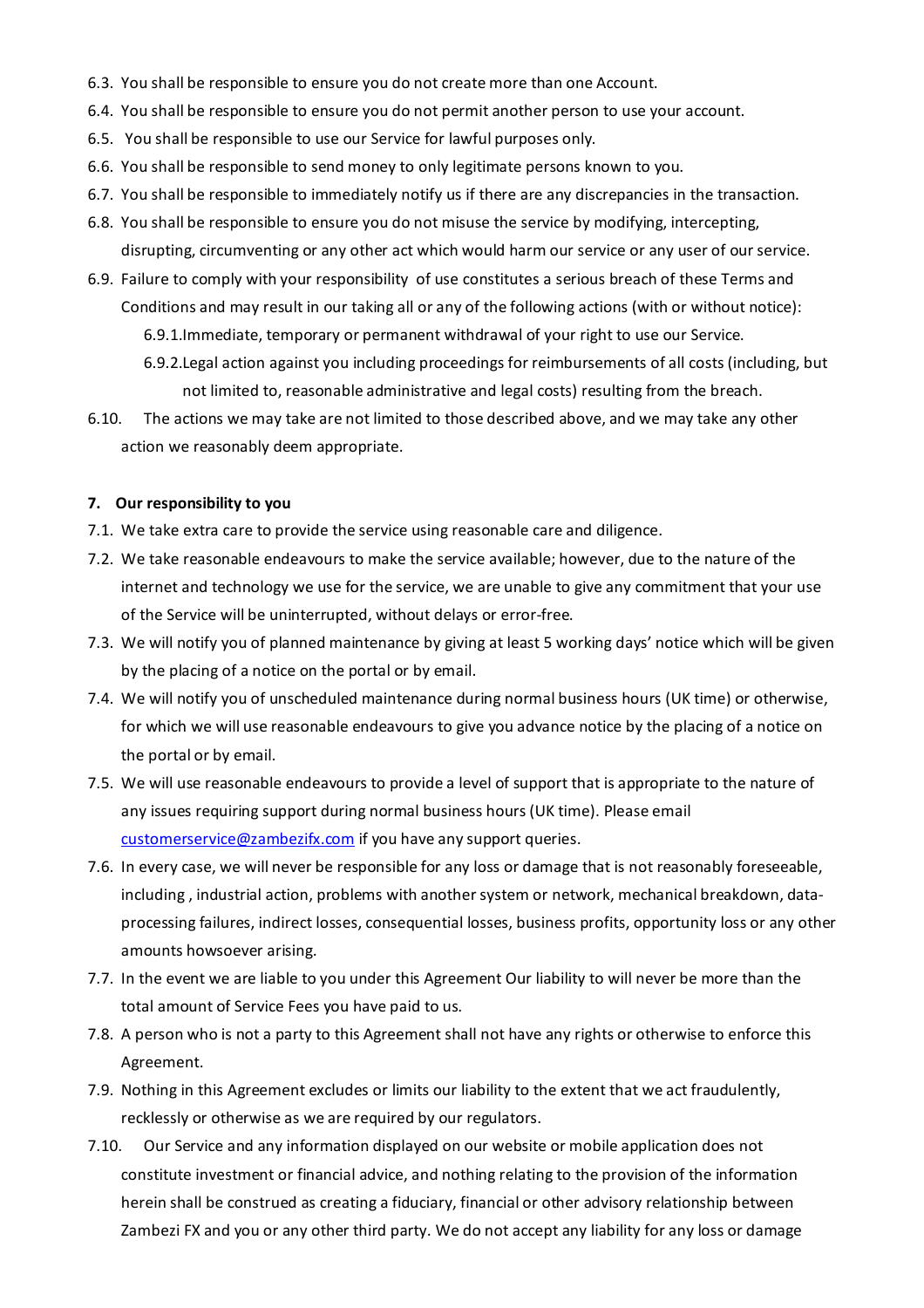which is incurred from you acting or not acting as a result of reading any of our publications. You acknowledge that you use the information we provide at your own risk.

7.11. The Terms and Conditions and your use or access to our service are not intended to create an agency, partnership, joint-venture or employer-employee relationship between you and us.

## 8. Your Data

- 8.1. Your privacy is important to us. You should read our Privacy Policy to understand how we collect, use and share information about you.
- 8.2. As we are regulated by HMRC and the FCA, we are obliged to obtain, verify, and record identifying information about all our customers. The purpose of these requirements is to try to detect and prevent activities aimed at fraud, financing terrorism, money laundering and other suspicious activities. We may therefore require you to supply us with personal identifying information and we may also legally consult other sources to obtain information about you to enable us to verify you.
- 8.3. You consent to our processing your personal information for the purposes of providing the service.
- 8.4. By using the service, you agree to our collection, use and transfer of your personal information as well as the recipient's for the purposes of processing the transfer.
- 8.5. You may request access to your personal information, ask for the information to be corrected or updated, or withdraw your consent for marketing use at any time by emailing us at customerservice@zambezifx.com

## 9. Termination

- 9.1. You may terminate the Agreement on one month's written notice or with immediate effect if we have broken the terms of your Agreement with us in a serious way, and we have not put this right within a reasonable period of time requested by you.
- 9.2. We may terminate the Agreement upon two months' notice, except as provided for in clause 9.3.
- 9.3. We can terminate the Agreement with immediate effect if:
	- 9.3.1.You have broken the terms of your Agreement with us in a serious way, and (where it is possible to put this right) you have not put this right within a reasonable period of time requested by us,
	- 9.3.2.You intimidate, harass or threaten; us, our employees, officers, agents, Service Providers or customers with violence or any other offensive, indecent, discriminatory or hateful material.
	- 9.3.3. You breach or attempt to breach the security of our Services (including, but not limited to, modifying or attempting to modify any information; unauthorised log-ins, unauthorised data access or deletion; interfering with the service, system, host or network; reverse engineering of any kind; spamming; hacking; falsifying data; introducing viruses, Trojan horses, worms or other destructive or damaging programs or engines; or testing security in any way); or
	- 9.3.4.You are, in our reasonable belief, using our Services in connection with fraudulent, illegal, unethical, immoral or prohibited activity, or to promote or support discriminatory, extreme or offensive practices, or permitting or encouraging a third party to do any of these things.
	- 9.3.5. We are obliged to do so by law, regulation, a court order or the instructions of an ombudsman, regulatory or government body, or we reasonably believe that a court order is, or instructions from an ombudsman, regulatory or government body are, likely to be given.